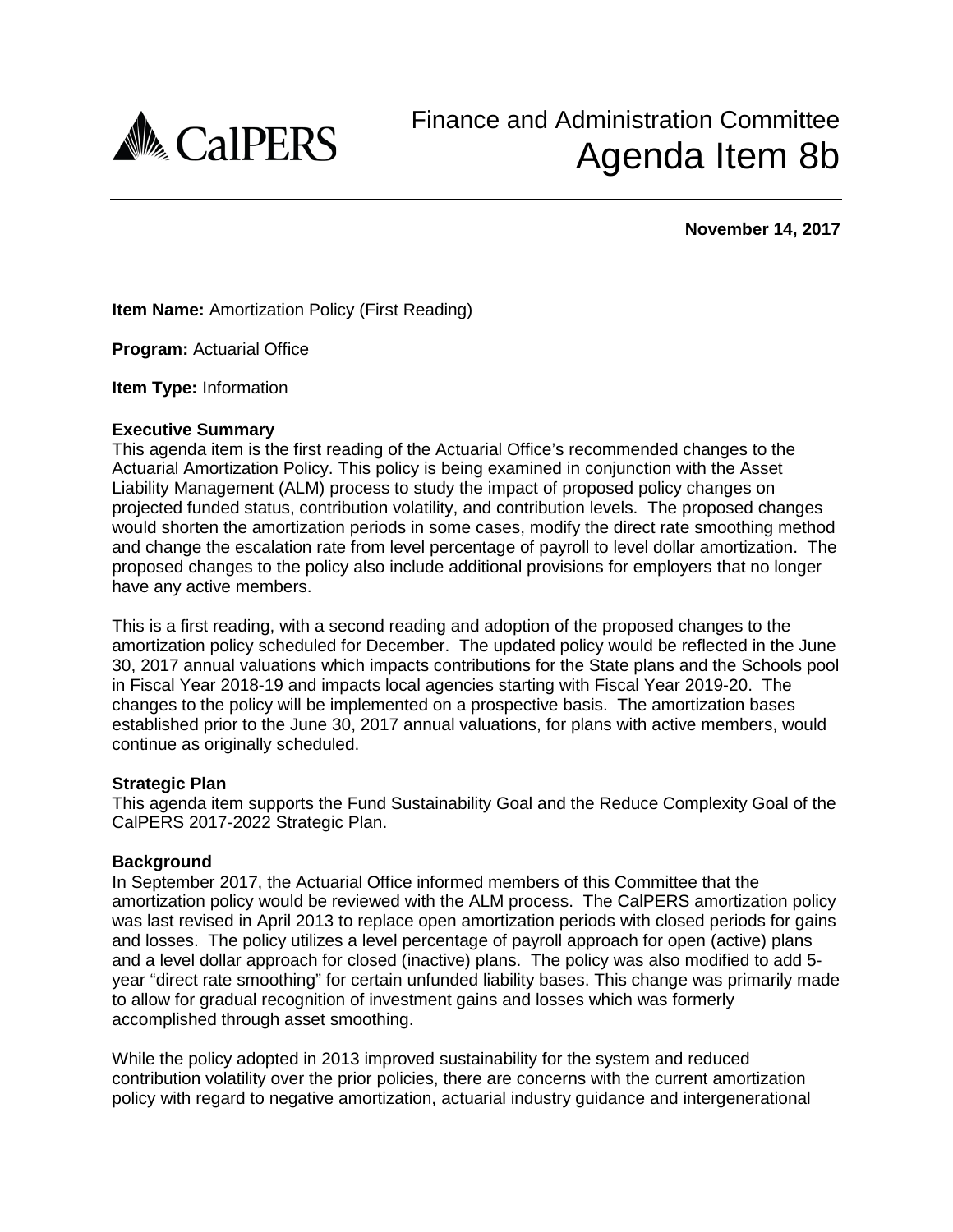equity. There are also growing concerns over the amortization of the unfunded liability for inactive employers.

# **Analysis**

Negative amortization occurs when the payments on a loan are not sufficient to cover the interest accrual. Under the current amortization policy, the combination of longer amortization periods, direct rate smoothing and the payment escalator contribute to the negative amortization experienced in the earlier years of the amortization base.

The current amortization policy uses a 30-year amortization period for gains and losses and a 20-year period for assumption, method, and benefit changes other than golden handshakes. Golden handshakes are amortized over 5 years. The recommended change to the amortization policy is to reduce the amortization period for gains and losses from 30 years to 20 years. Longer amortization periods provide a lower annual contribution to that layer but greater cumulative contributions due to interest costs. Reducing the amortization period for certain sources of unfunded liability would be expected to increase future average funding ratios, provide faster recovery of funded status following market downturns, decrease expected cumulative contributions and improve concerns over intergenerational equity. Reducing the amortization period may, however, increase the likelihood of contribution changes that exceed a threshold.

Actuarial assumptions are intended to be long-term assumptions and are not likely to be exactly realized in any given year. The costs associated with the difference in actual experience from assumed experience emerges as gains or losses which impact the unfunded liability. To control contribution volatility, the current amortization policy uses a form of direct rate smoothing that phases in costs over a 5-year period and phases them out again during the last 5 years of the amortization period. This is especially important with respect to investment gains and losses.

Using this phase-in approach, the initial payment is one-fifth of the full payment, which results in negative amortization. Shortening the ramp may increase contribution volatility but would reduce negative amortization and total contributions over the life of the amortization base. Removal of the down ramp at the end of the schedule does not materially impact contribution volatility but, in the case of a market downturn or other actuarial loss, would slightly reduce the ultimate amortization payment. The recommended change to the amortization policy is to remove the use of direct rate smoothing for all sources of unfunded liability except for investment gains and losses, as investment return volatility tends to be the largest contributor to contribution volatility. Based on staff's analysis, shortening the ramp did not materially reduce overall contributions or significantly improve the average funded status of the plans to merit the increase to the contribution volatility. The recommended amortization policy does not reflect changes to the length of the direct rate smoothing period but does remove the down ramp at the end of the schedule.

Required employer contributions are currently calculated with the goal of remaining level as a percentage of payroll, at least for active plans. To achieve this goal, the application of the amortization policy produces a payment which begins with a lower initial payment that increases year after year by the payroll growth assumption, currently 3 percent. Amortizing without an escalator, as is currently done for inactive plans, would reduce interest costs and eliminates negative amortization by requiring higher payments in the earlier years. In exchange, the payments beyond the first year would remain the same throughout the remainder of the amortization period, assuming no changes to the discount rate or amortization methods occur. Amortizing without an escalator also reduces the wealth transfer issue.



Agenda Item 8b Finance and Administration Page 2 of 4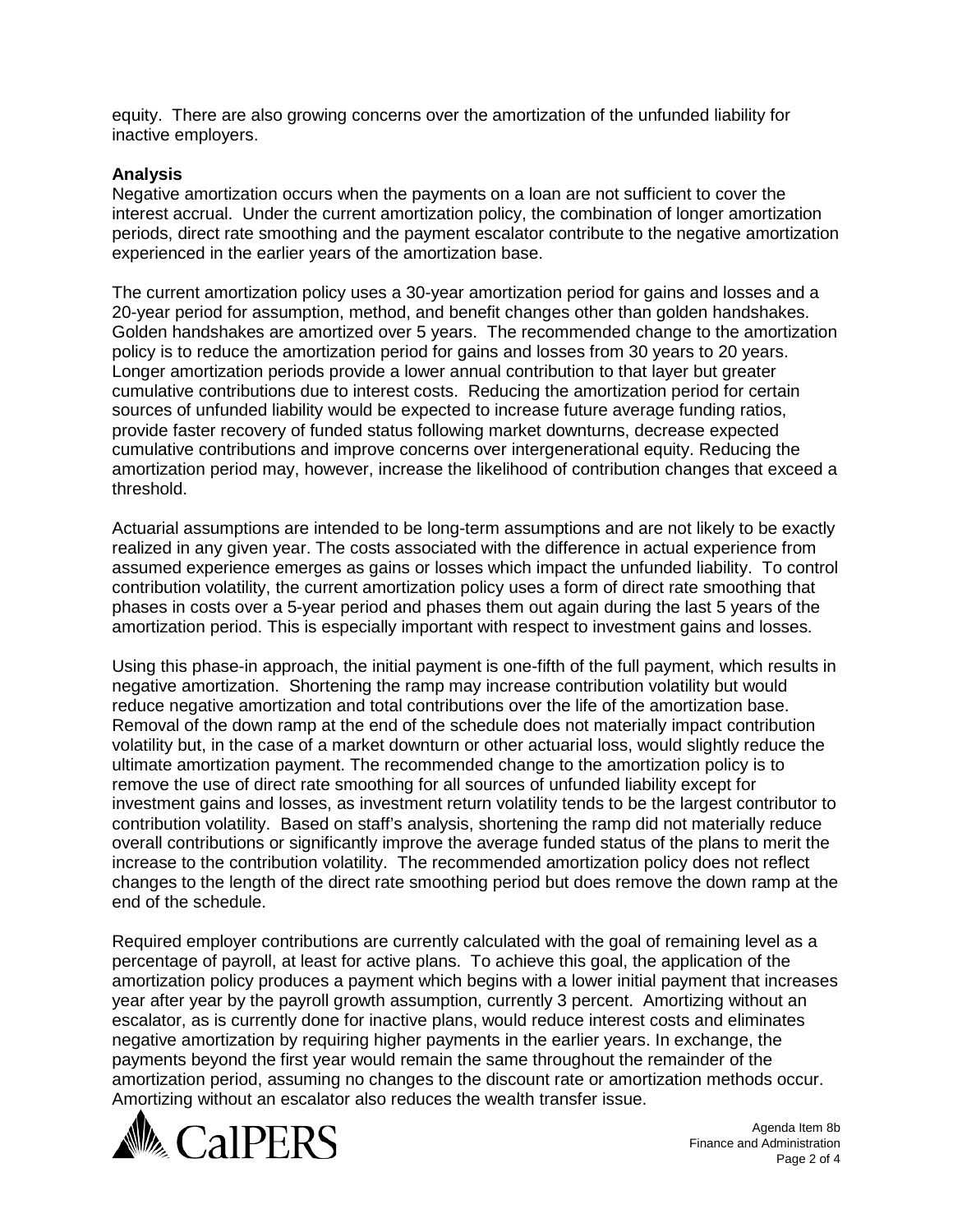Pension reform effectively closed many pooled classic public agency plans to new entrants. Using an assumption that payroll will grow on a plan-by-plan basis no longer produces a payment that will maintain a level percentage of payroll. CalPERS also recently began billing public agencies for their unfunded liability as a dollar amount. This change no longer ties the contribution amount to payroll for public agency employers. State and school employers continue to be billed using a contribution rate. Regardless of how unfunded liability payments are billed to employers, the amortization payment escalation rate can be eliminated.

Several organizations have released guidance on amortization policies for public sector pension plans. These include the California Actuarial Advisory Panel (CAAP), the Conference of Consulting Actuaries (CCA), the Government Finance Officers Association (GFOA), and the Society of Actuaries (SOA) Blue Ribbon Panel. The CAAP paper generally recommends the use of a level percent of pay approach rather than a level dollar amortization and layered fixed periods by source. The general recommendations for the length of the amortization period vary by source but indicate a period of 15 to 20 years for gains and losses, a period of no longer than twenty-five years for assumption changes, and a period of the lesser of expected future service or 15 years for benefit changes that impact active members. The CAAP paper also provides that the amortization policy should reflect explicit consideration of the level and duration of negative amortization as well as supporting policy objectives of accountability and transparency. The recommended changes to the amortization policy will bring the policy along the lines of the CAAP recommendations.

Analysis has also been performed regarding the amortization policies employed by other major retirement systems in California and the United States. Many systems have adopted shorter amortization periods than are employed in the current policy, especially with regard to the 30 year period that CalPERS currently uses for gains and losses.

The CAAP paper also considers transition policies, that is, how to handle existing amortization layers when amending the amortization policy. To avoid undue disruption to a sponsor's budget, the CAAP suggests that existing layers may be allowed to continue as originally scheduled, and the new policy only be applied to new layers. The recommendation is to implement the changes to the policy starting with new amortization layers in the June 30, 2017 valuation. Amortization bases that were established prior to that valuation would continue as scheduled under the current policy.

### **Inactive employers**

There is growing concern over having a more prudent funding policy for employers that no longer have active members. Currently, the amortization policy for active employers is applied to inactive plans with the exception that inactive plans are amortized as a level dollar amortization rather than a level percentage of pay. The periods used to pay down the unfunded liability are sometimes longer than the duration of the liability. In this case, it is possible that once the liability is exhausted, an unfunded liability may exist. The recommended change to the policy is to require a maximum 15-year level dollar amortization of the unfunded liability for employers with no active members in any of their pension plans and discretion for the actuary to reduce the period based on the demographics of the plan.



Agenda Item 8b Finance and Administration Page 3 of 4